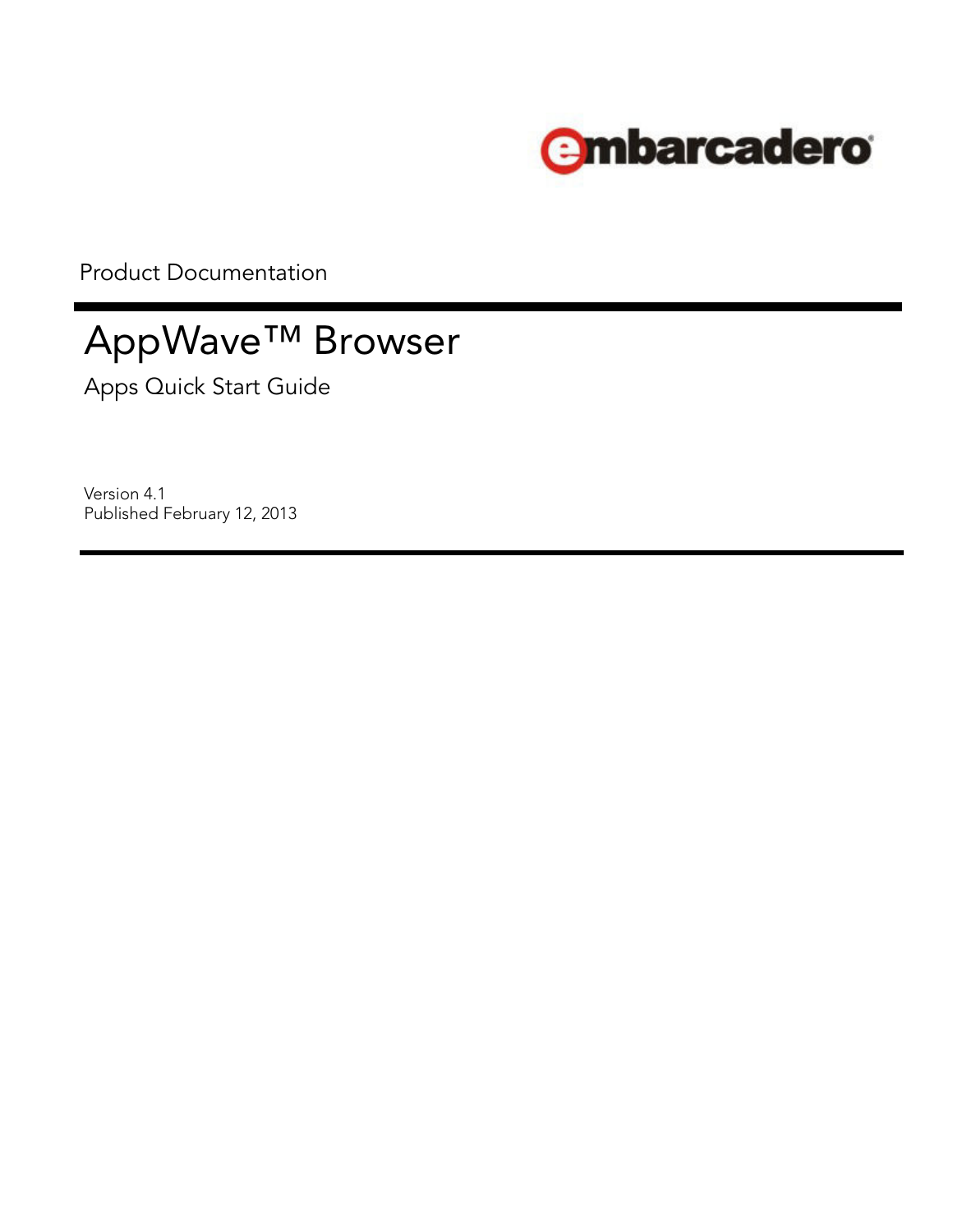© 2013 Embarcadero Technologies, Inc. Embarcadero, the Embarcadero Technologies logos, and all other Embarcadero Technologies product or service names are trademarks or registered trademarks of Embarcadero Technologies, Inc. All other trademarks are property of their respective owners.

Embarcadero Technologies, Inc. is a leading provider of award-winning tools for application developers and database professionals so they can design systems right, build them faster and run them better, regardless of their platform or programming language. Ninety of the Fortune 100 and an active community of more than three million users worldwide rely on Embarcadero products to increase productivity, reduce costs, simplify change management and compliance and accelerate innovation. The company's flagship tools include: Embarcadero® Change Manager™, CodeGear™ RAD Studio, DBArtisan®, Delphi®, ER/Studio®, JBuilder® and Rapid SQL®. Founded in 1993, Embarcadero is headquartered in San Francisco, with offices located around the world. Embarcadero is online at www.embarcadero.com.

February 12, 2013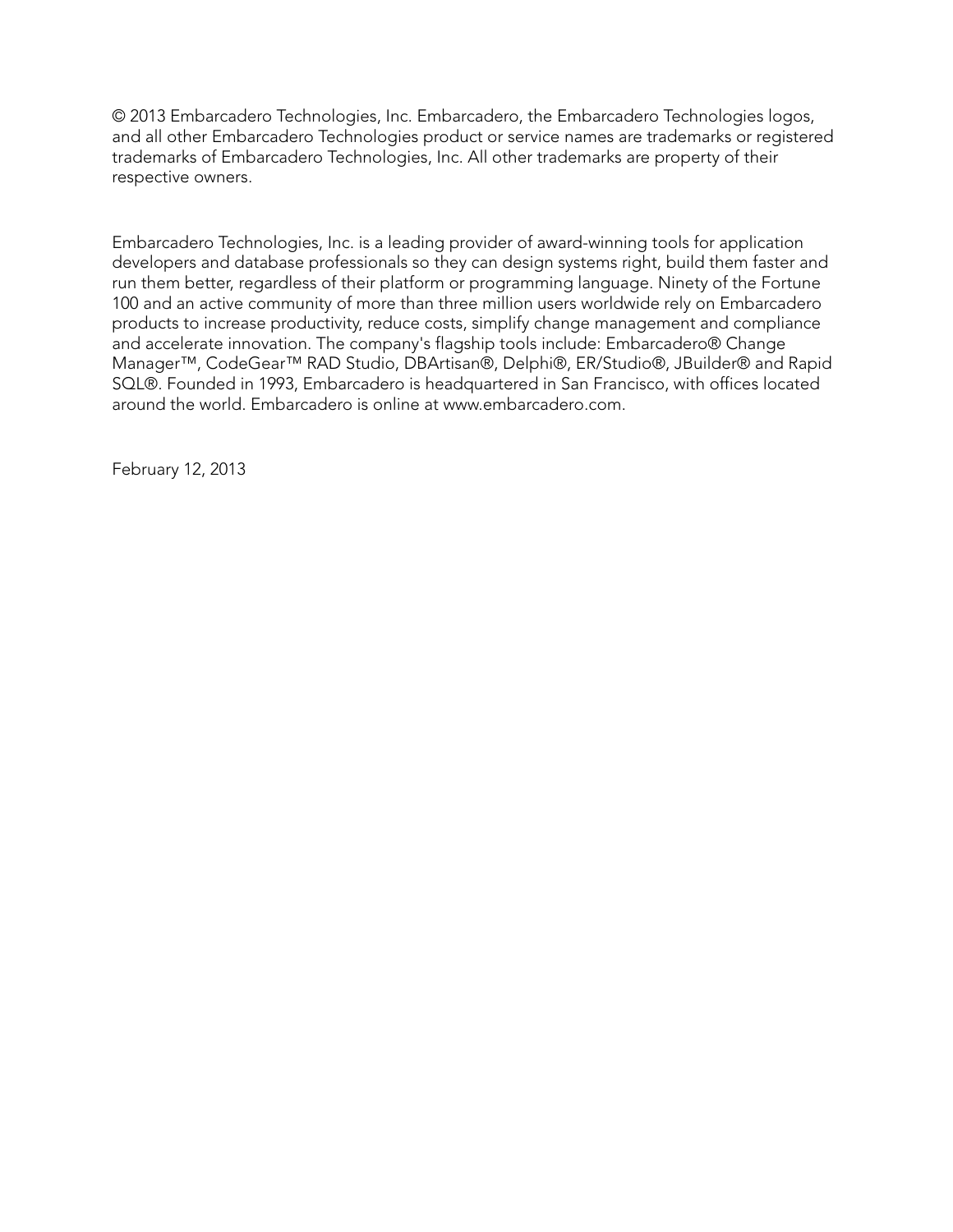## Contents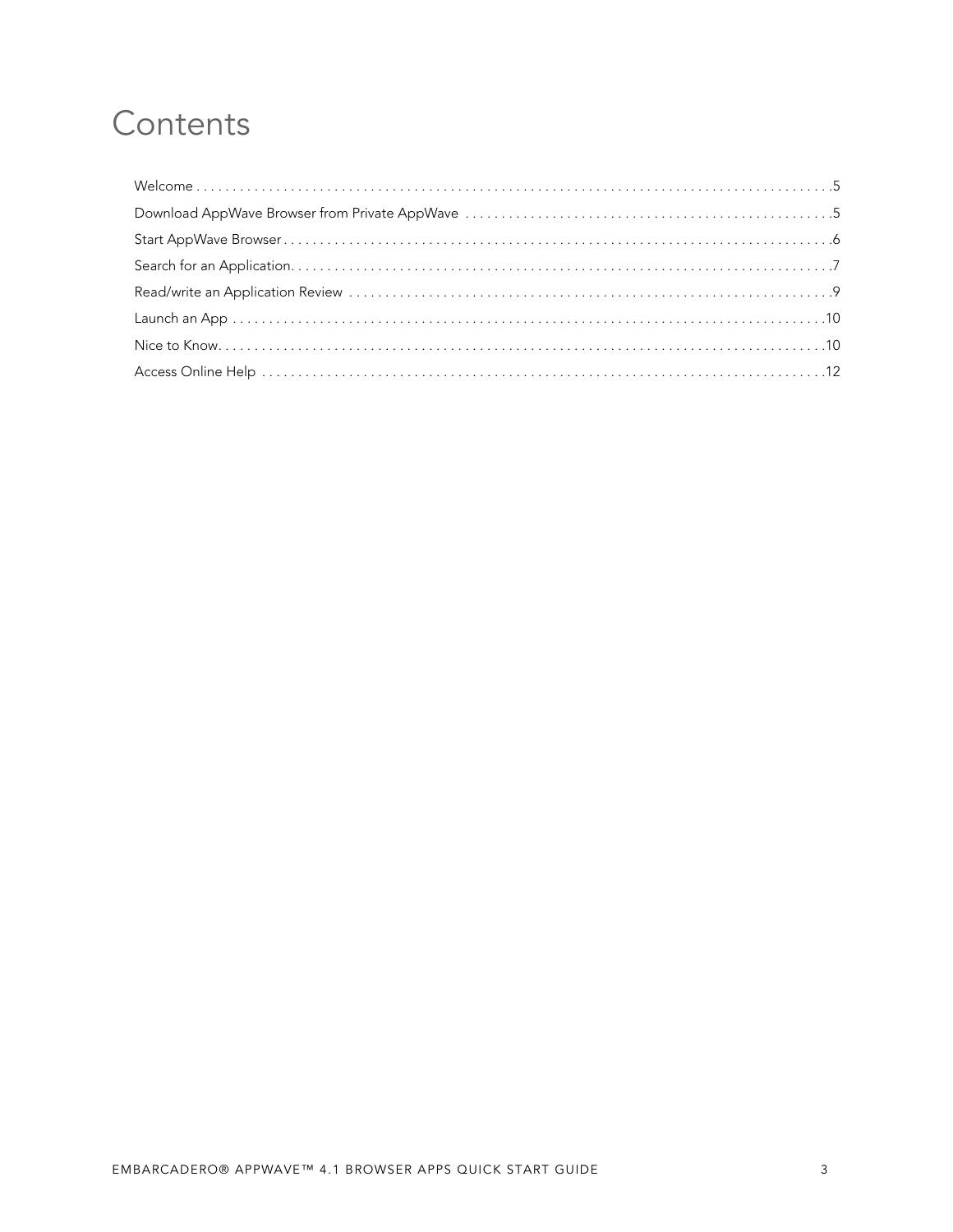CONTENTS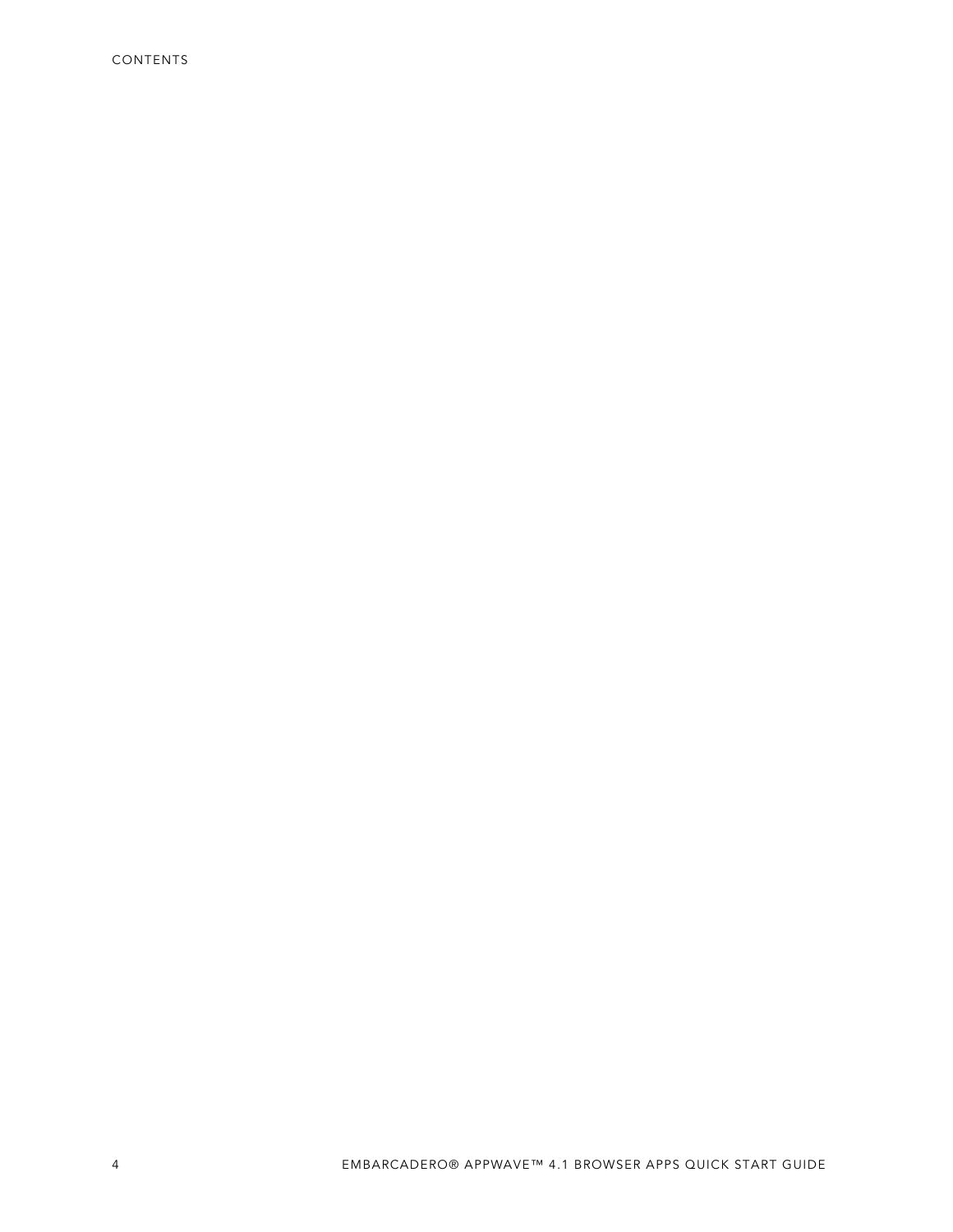#### <span id="page-4-0"></span>WELCOME

This AppWave Browser Apps Quick Start Guide will help you install AppWave Browser, run apps, and introduce you to the AppWave Browser environment. For more details, please see the AppWave Browser Apps User Guide available by pressing F1 from the Apps tab or on the Embarcadero documentation website, [docs.embarcadero.com\products\appwave.](http://docs.embarcadero.com\products\appwave)

#### <span id="page-4-1"></span>DOWNLOAD APPWAVE BROWSER FROM PRIVATE APPWAVE

Using the AppWave Browser you can access application information and run apps on your private AppWave and on the AppWave Store.

1 From an internet browser running on the machine where you installed AppWave, connect to AppWave at:

http://localhost:port number/aaserver

2 To install AppWave Browser, on the AppWave **HOME** page, click **Install**.

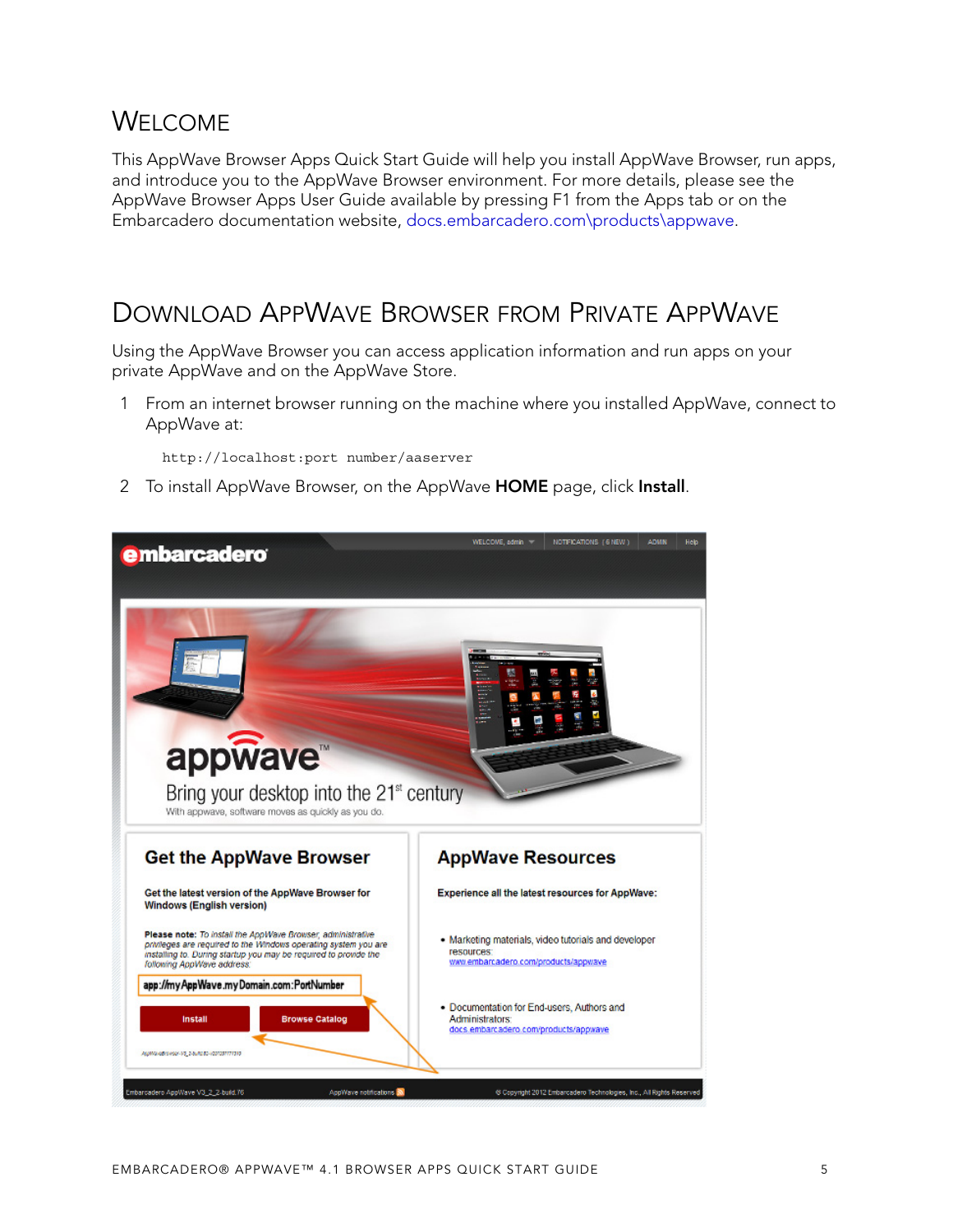3 Save AppWave Browser to disk; the download location depends on your browser setting.

#### <span id="page-5-0"></span>START APPWAVE BROWSER

To launch AppWave Browser, double-click the application executable downloaded in [Download AppWave Browser from Private AppWave.](#page-4-1) Accept the End User License Agreement and AppWave Browser Launches.

**NOTE:** You must have Administrator privileges to install AppWave Browser. If you do not have administrator privileges, ask your administrator to install AppWave Browser for you.

You are automatically connected to the AppWave from which the AppWave Browser application was downloaded, using your Windows login credentials. If you do not already have an AppWave user account, one may be created for you with default user credentials, depending on whether the Administrator has enabled this functionality. If you cannot log in automatically, ask your AppWave administrator for your user name and password.

Depending on your user privileges, AppWave Browser may have up to three tabs available, Apps, Admin, and Studio.



On the Apps tab you can view application details, search for and select the one you want to run. Applications are grouped into folders. Which folders of applications you see depends on permissions set for the folders in the Manage Folders section of the AppWave Console.

On the Admin tab you can manage users and groups, products, licenses and system properties. This is the same as the AppWave Console seen in your internet browser. This tab is only available to members of the Administrators group.

On the Studio tab you can master your own apps, web apps, or installers to deploy on AppWave. This tab is only available to members of the Authors group.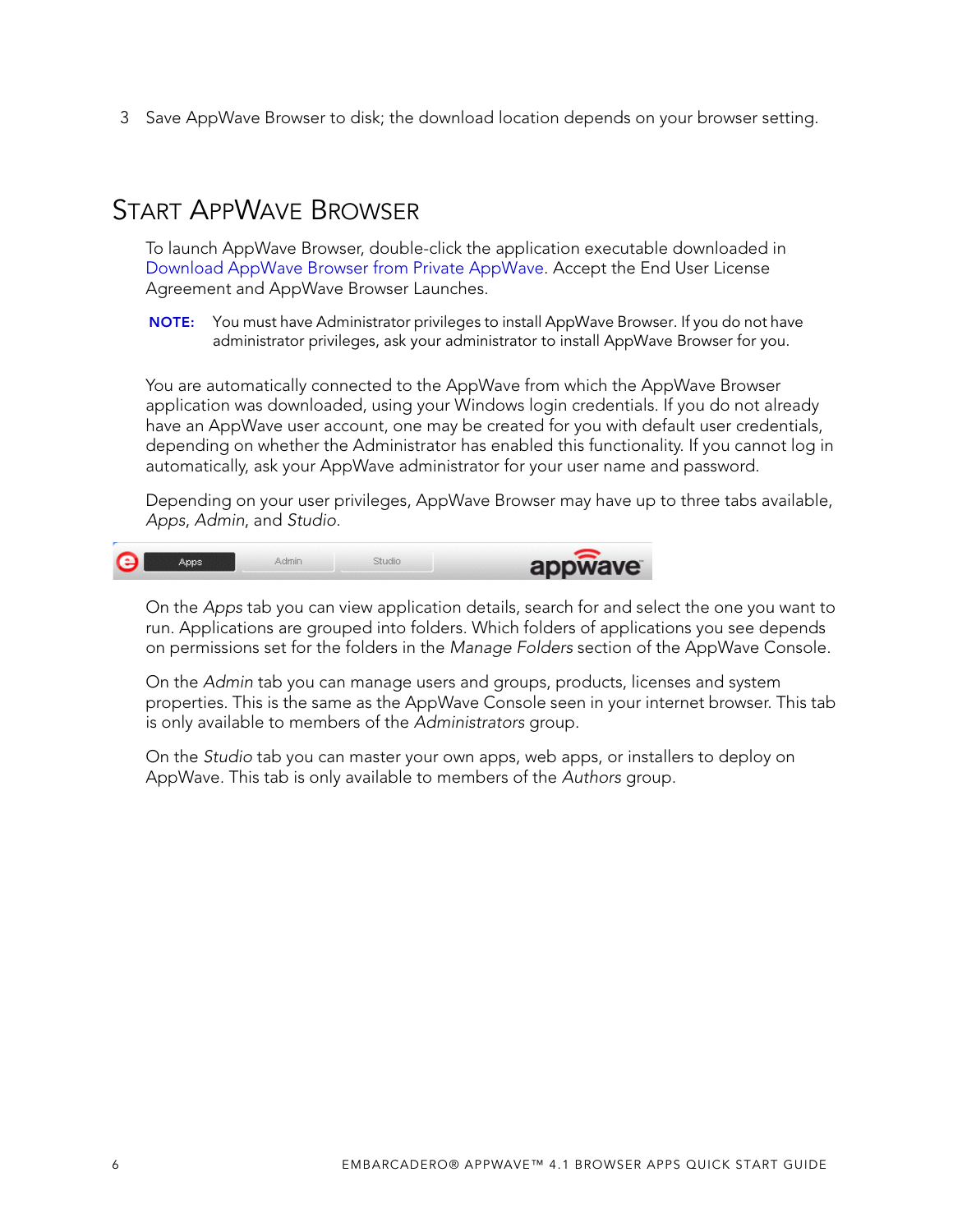#### <span id="page-6-0"></span>SEARCH FOR AN APPLICATION

1 On the **Apps** tab, click **AppWave** to see the list of applications available on AppWave or click any folder to see a subset of the apps available.

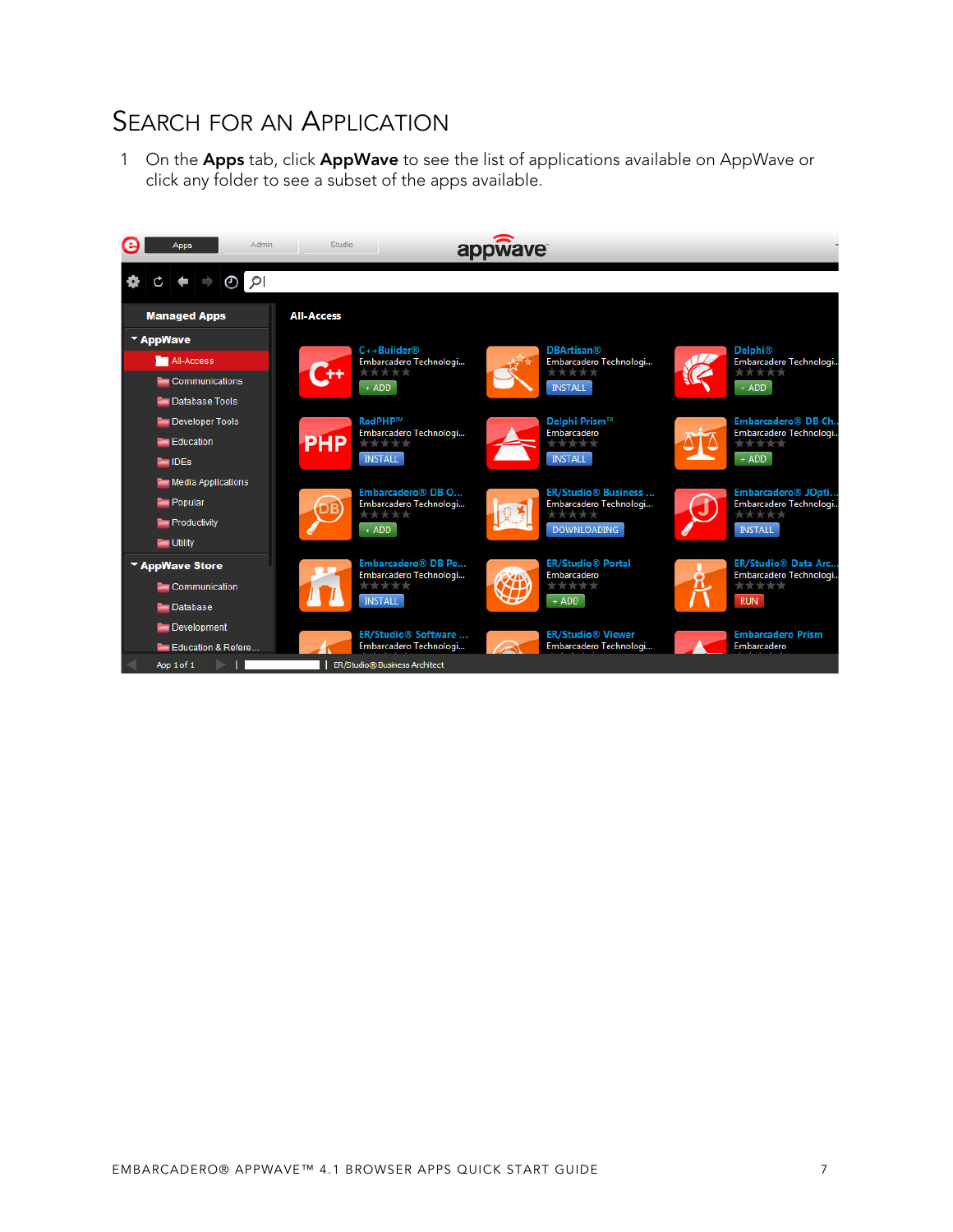2 In the search field next to the eyeglass  $[$   $]$ , enter the first few letters of the application you want to learn more about or run or a keyword you expect to see in the application name or details and then press **Enter**.

The application list is filtered to show only the applications that meet your search criteria.

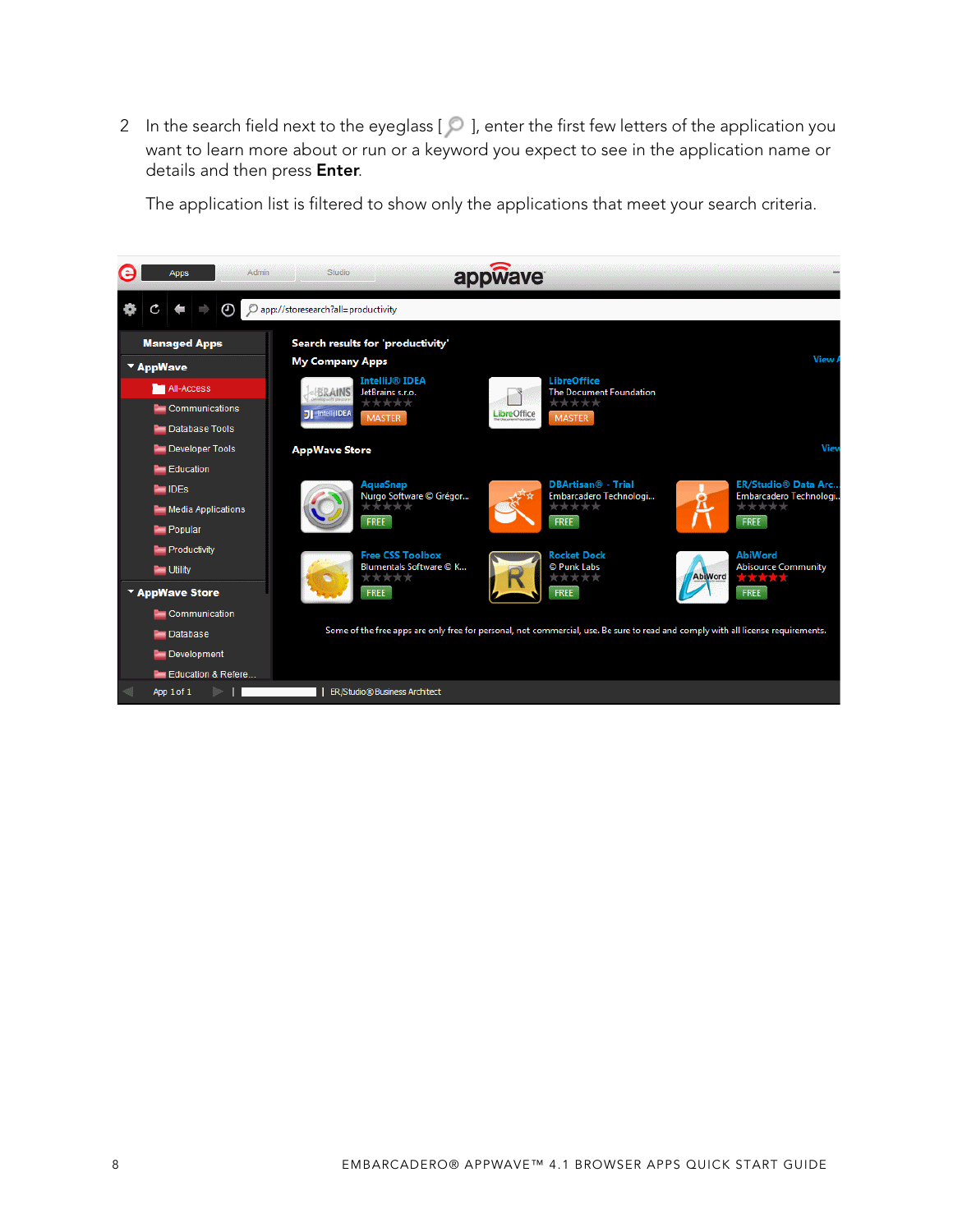#### <span id="page-8-0"></span>READ/WRITE AN APPLICATION REVIEW

1 Locate and then click the app to read the reviews available for it.

Applications for which there are reviews will show the average rating of the App below the App name; some or all of the stars will be colored.



The application channel pane appears where you can read a detailed description of the application and read, write, and rate product reviews.

| <b>Details</b>                                                                                           | Version:16.0   License:Free<br><b>FREE</b><br><b>Reviews</b>                                                                                                                                              | <b>Google Chrome</b>                                                                 | Actor At   Productivity   Google Inc   480 Users                                                                     | Æ                                                                       |
|----------------------------------------------------------------------------------------------------------|-----------------------------------------------------------------------------------------------------------------------------------------------------------------------------------------------------------|--------------------------------------------------------------------------------------|----------------------------------------------------------------------------------------------------------------------|-------------------------------------------------------------------------|
| Choos Experients - Det., > / New Tab<br>$-0$ d $0$ d                                                     |                                                                                                                                                                                                           |                                                                                      | Google Chrome runs websites and applications with lightning speed.<br>688<br>$0 R B - A$<br>Type to nearch (AC)<br>黒 | <b>Application Details</b><br><b>Application Name:</b><br>Google Chrome |
| For guidi accuse, place your bookmarks have on the beploweris bar. Import bookmarks now<br>Google chrome |                                                                                                                                                                                                           |                                                                                      | <b>C</b> Other bookmarks<br>$\mathbf{H}$ and $\mathbf{H}$                                                            | <b>Updated:</b><br>$01 - 06 - 12$                                       |
| Congle Chrome - der schnelle.                                                                            | <b>STATE</b><br>Coagle Chrome Blog                                                                                                                                                                        | <b><i>CASSING COMMANDS</i></b><br><b>Thomas</b><br><b>B</b> Google Chrome Extensions | <b><i>Electra Quick Essex</i></b><br><b>E</b> The New York Times - Breaki                                            | <b>Current Version:</b><br>16.0                                         |
| <b>STAR</b><br><b>ISC</b>                                                                                | <b>British</b><br>me.<br><b>Automotive</b>                                                                                                                                                                |                                                                                      | õ<br><b>Tarato</b>                                                                                                   | <b>App Size:</b><br>33.5MB<br><b>Categories:</b>                        |
| Chromium Blog                                                                                            | <b>Co</b> Group's Maps<br>Recently closed Chronic Exps., Official Good. @ Ghostery G., [7] This Congle West Ministracy #<br>Customize Google Chrome with themes! Check out designs at the Themes Gallery. | <b>D</b> cels                                                                        | <b>CO</b> Official Google Blog                                                                                       | Productivity<br>Languages:<br><b>ENGLISH</b>                            |
|                                                                                                          |                                                                                                                                                                                                           |                                                                                      |                                                                                                                      | Developer:<br>Google Inc                                                |

2 Click the **Reviews** tab and then scroll to view all the reviews.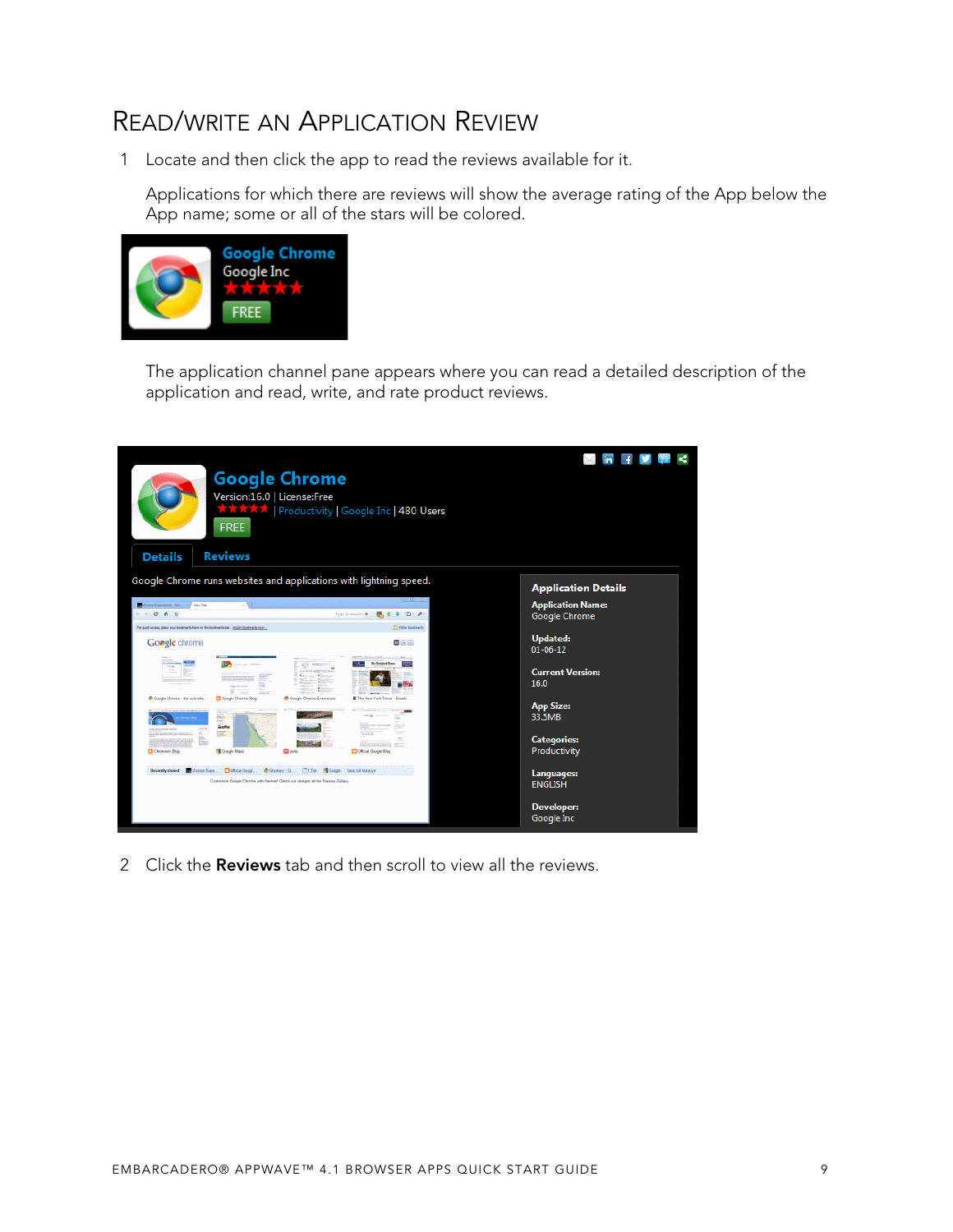|                | <b>FREE</b>    | <b>Google Chrome</b><br>Version:16.0   License:Free<br>★★★★★   Productivity   Google Inc   480 Users                                                                                                                                                                                                                                                         |                       |  |  |  |
|----------------|----------------|--------------------------------------------------------------------------------------------------------------------------------------------------------------------------------------------------------------------------------------------------------------------------------------------------------------------------------------------------------------|-----------------------|--|--|--|
| <b>Details</b> | <b>Reviews</b> |                                                                                                                                                                                                                                                                                                                                                              |                       |  |  |  |
| Rate this app  |                |                                                                                                                                                                                                                                                                                                                                                              | Write your own review |  |  |  |
|                |                | Great simple Browser by Lee - Mar 8, 2012 and the lot<br>Very fast but limited in features/functions, still prefer Firefox.                                                                                                                                                                                                                                  |                       |  |  |  |
|                |                | A good performing browser. by Henry - Mar 1, 2012 A A A A A<br>I like Chrome because the UI is very simple and minimal. It focuses on the content rather than on itself. In comparison with other<br>competing browsers, I also find Chrome to be faster and more stable (i.e., less crashes or freezes).                                                    |                       |  |  |  |
|                |                | Completely software having internationalization support by Takahiko - Feb 29, 2012<br>This Web browser is played completely software internationalization support, through AppWave cloud, which could be used comfortably<br>without stress what. I'm using Windows 7 Japanese OS, Google Chrome detect current locale and it run using Japanese GUI, great! |                       |  |  |  |
|                |                | Great Internet Browser by Mihaita - Feb 22, 2012<br>The best way to access your favorite site right when you need it!! And from where you left it Thanks to that cool Sync Feature                                                                                                                                                                           |                       |  |  |  |

In the application details above we see that the **Average Rating** for this product is five stars.

3 Click **Rate this app** to write and submit your own review.

#### <span id="page-9-0"></span>LAUNCH AN APP

From the AppWave Browser you can launch any app on either your private AppWave or the AppWave Store.

- 1 In the application window, locate the app you want to run.
- 2 Click **RUN**, **+ADD** or **FREE** and the launch starts. Shortly afterwards, the apps runs. It's as easy as that. The next section provides some useful information to help you understand and use AppWave Browser efficiently.

#### <span id="page-9-1"></span>NICE TO KNOW

If the application has not already been downloaded from the Embarcadero public AppWave to your desktop, then the app starts downloading and when the download is finished it will start automatically.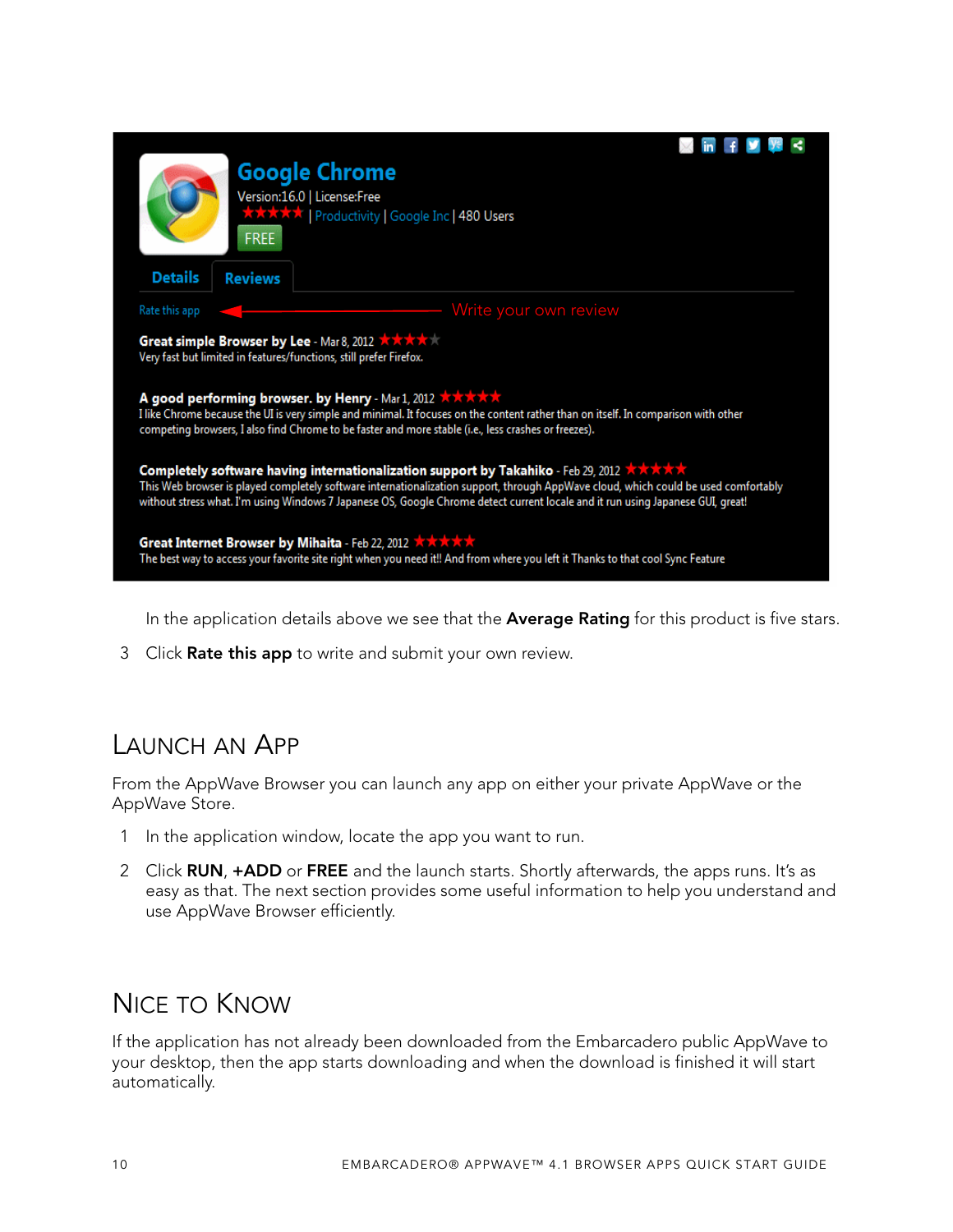Apps that you have added will appear in **Managed Apps**. You can rename Managed Apps in the AppWave Browser Options dialog accessible from the Tools and Options (Gear) menu.

If there is more than one version of the application, click the app and then click **Versions** to view the details of the available versions and then click the **+ADD** or **RUN** button for the version you want to run.

For example, in the following screenshot, there are multiple versions of Embarcadero DB Optimizer.

.

| ***<br>$+$ ADD                                                    |                 | $\mathbb{N}$ in $f$ $\mathbb{V}$ $\mathbb{V}$ $\leq$<br>Embarcadero® DB Optimizer <sup>™</sup><br>Version: 3.5   License: All-Access Platinum Network Trial Concurrent<br>Tuning and Performance   Visit Website   Embarcadero |   |
|-------------------------------------------------------------------|-----------------|--------------------------------------------------------------------------------------------------------------------------------------------------------------------------------------------------------------------------------|---|
| <b>Details</b><br><b>Reviews</b>                                  | <b>Versions</b> |                                                                                                                                                                                                                                |   |
| Version: 3.5<br><b>License: Concurrent</b><br><b>Make Default</b> |                 | <b>INSTALL</b>                                                                                                                                                                                                                 |   |
| Version: 3.0<br><b>License: Concurrent</b><br>Make Default        |                 | <b>INSTALL</b>                                                                                                                                                                                                                 |   |
| Version: 2.5.1<br><b>License: Concurrent</b><br>Make Default      |                 | <b>INSTALL</b>                                                                                                                                                                                                                 |   |
| Version: 2.5<br><b>License: Concurrent</b><br>Make Default        |                 | <b>INSTALL</b>                                                                                                                                                                                                                 |   |
| Version: 3.5<br><b>License: Concurrent</b><br>Default             |                 | $+$ ADD                                                                                                                                                                                                                        |   |
| Version: 3.0<br><b>License: Concurrent</b>                        |                 | $+$ ADD                                                                                                                                                                                                                        | ≂ |

AppWave will always run the latest streamed version of the app, unless you click **Make Default** for another version. Then, it will run that version. As you can see in the previous screenshot, the **+ADD** (streamed) version, not the **INSTALL** version, is the default.